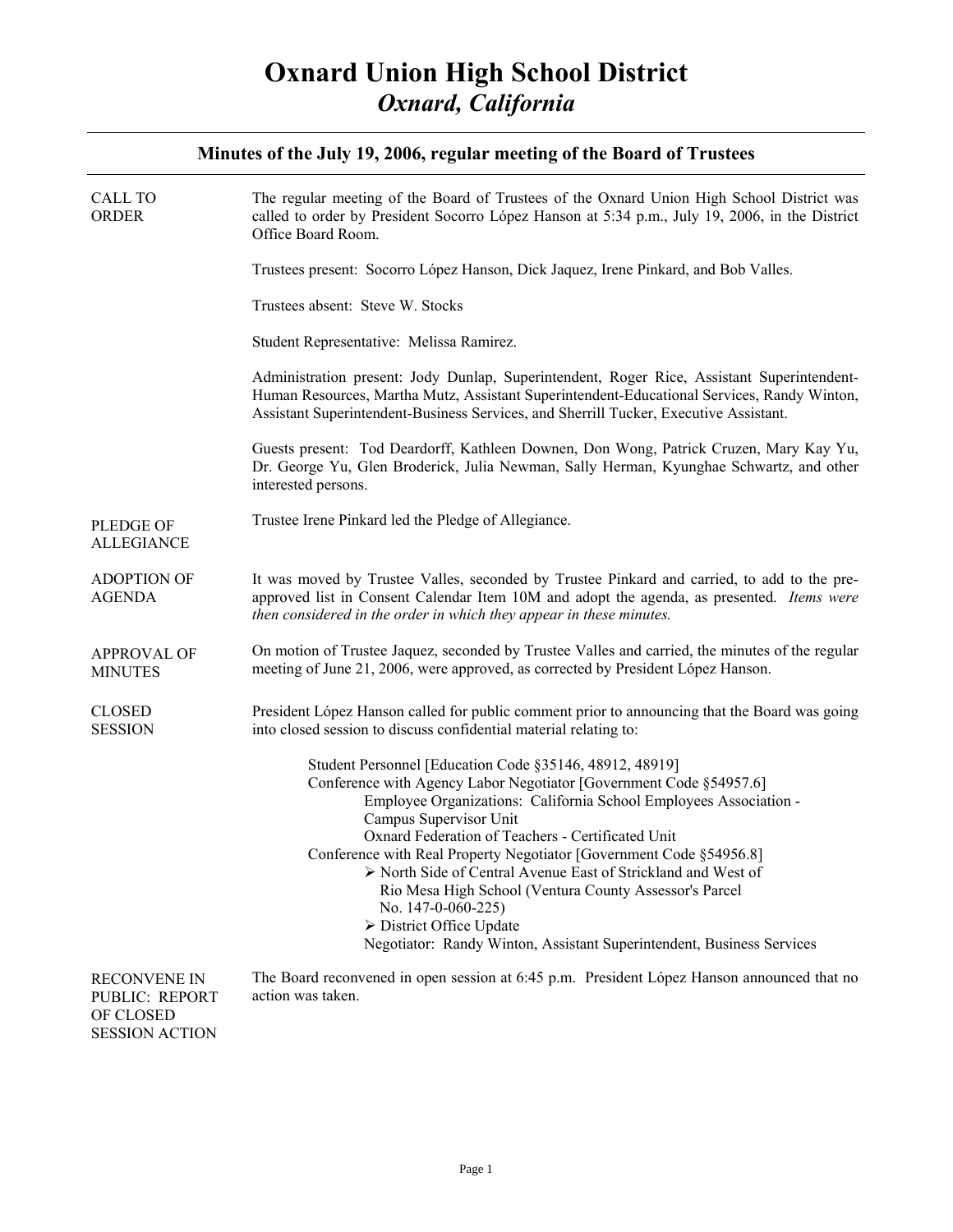### **Minutes of the July 19, 2006, regular meeting of the Board of Trustees**

| <b>AUDIENCE TO</b><br><b>ADDRESS BOARD</b><br>OF TRUSTEES<br><b>SEATING OF NEW</b><br><b>STUDENT</b><br><b>REPRESENTATIVE</b><br>TO THE BOARD OF<br><b>TRUSTEES</b><br><b>GENERAL</b><br><b>DISTRICT</b><br><b>REPORT</b> | Ms. Kathleen Downen, parent, stated that some years ago her freshman son had an incident on<br>campus. A settlement agreement was reached and, working with Ms. Constance Woods, former<br>Director of Special Education, she said she did not want the money until her son was a senior.<br>She has now been told that the district will not honor that agreement because the statute of<br>limitations has expired. She asked that Trustees do the right thing and pay her attorney fees, as<br>agreed. Superintendent Dunlap will contact Ms. Downen to follow up.                                                                                                                                                                                                                                                                                                                                                                                                                                                                                                  |
|---------------------------------------------------------------------------------------------------------------------------------------------------------------------------------------------------------------------------|------------------------------------------------------------------------------------------------------------------------------------------------------------------------------------------------------------------------------------------------------------------------------------------------------------------------------------------------------------------------------------------------------------------------------------------------------------------------------------------------------------------------------------------------------------------------------------------------------------------------------------------------------------------------------------------------------------------------------------------------------------------------------------------------------------------------------------------------------------------------------------------------------------------------------------------------------------------------------------------------------------------------------------------------------------------------|
|                                                                                                                                                                                                                           | Mr. Donald Wong and Mr. Patrick Cruzen, Royal Street Communications, were present to<br>promote their proposal for a cell site at Hueneme High School. They reported that they recently<br>received their FCC license and will charge a flat rate of \$35 per month. Their equipment would<br>be located at the base of the light standard at Hueneme High School. They stated that their<br>proposal would benefit the district financially, and also be of benefit to the community. Trustees<br>asked that this item be agendized for further discussion.                                                                                                                                                                                                                                                                                                                                                                                                                                                                                                           |
|                                                                                                                                                                                                                           | Representing the Rio Mesa High School Band Boosters, Mr. Glen Broderick, Ms. Julia Newman,<br>Ms. Sally Herman, Dr. George Yu and Ms. Mary Kay Yu were present to work with Trustees to<br>aggressively pursue their share of new state funding for the Arts. They have calculated about<br>\$7.68 million in state monies. Mr. Randy Winton, Assistant Superintendent-Business Services,<br>said it probably is closer to about \$2 million and explained the three grants available from the<br>state. Once confirmation is received from the state, Superintendent Dunlap will contact Mr.<br>Lawson, RMHS Band Boosters' President. They questioned why the football program runs the<br>snack bar and receives all the revenues. They were told that the revenue goes into paying for<br>security and on-duty police officers during football games. Dr. Yu talked about the impact of the<br>band program on students and, particularly, his son, and the difficulties in recruiting a new band<br>instructor at Rio Mesa High School.                           |
|                                                                                                                                                                                                                           | Ms. Martha Mutz, Assistant Superintendent-Educational Services, introduced Ms. Melissa<br>Ramirez, Student Representative to the Board of Trustees for the 2006-07 school year. Melissa<br>is an Honor Student at Channel Islands High School and, in her spare time, attends Oxnard<br>Community College. She is the ASB Vice President at Channel Islands and is actively involved<br>in the California Scholarship Federation. Melissa thanked the Board and stated she is looking<br>forward to the school year. President López Hanson welcomed her to the Board.                                                                                                                                                                                                                                                                                                                                                                                                                                                                                                 |
|                                                                                                                                                                                                                           | Superintendent Dunlap reported that the first session of summer school ended last Friday and the<br>second session began Monday. The first day of the 2006-07 school year will be Monday, August<br>28, 2006.                                                                                                                                                                                                                                                                                                                                                                                                                                                                                                                                                                                                                                                                                                                                                                                                                                                          |
|                                                                                                                                                                                                                           | Superintendent Dunlap shared that there are some excellent programs going on in the district.<br>Under the leadership of Ms. Lupe Reyes-Castillo, 35 students are attending a class at California<br>State University, Channel Islands. Graduation will be held August 10 for those students who<br>successfully pass the class, and they will receive 3 units of credit. For many of these students, it<br>is their first exposure to a college campus. Another program is at Oxnard High School under the<br>direction of Mrs. Zambrano, Oxnard Community College, and Ms. Kathleen Beckham, Oxnard<br>High School, who are partnering to offer a college Geometry class. If successful, the students<br>will get both high school and college credit. No tuition was charged. At Channel Islands,<br>Hueneme, Pacifica and Rio Mesa High Schools, a College Algebra Academy is offered in<br>partnership with the University of California, Santa Barbara. These academies are targeted for<br>incoming 9 <sup>th</sup> graders identified for Algebra in the fall. |
|                                                                                                                                                                                                                           | Superintendent Dunlap thanked Assistant Superintendent Randy Winton for his leadership on a<br>number of construction projects going on throughout the district; fencing, sidewalks, roofing and                                                                                                                                                                                                                                                                                                                                                                                                                                                                                                                                                                                                                                                                                                                                                                                                                                                                       |

painting.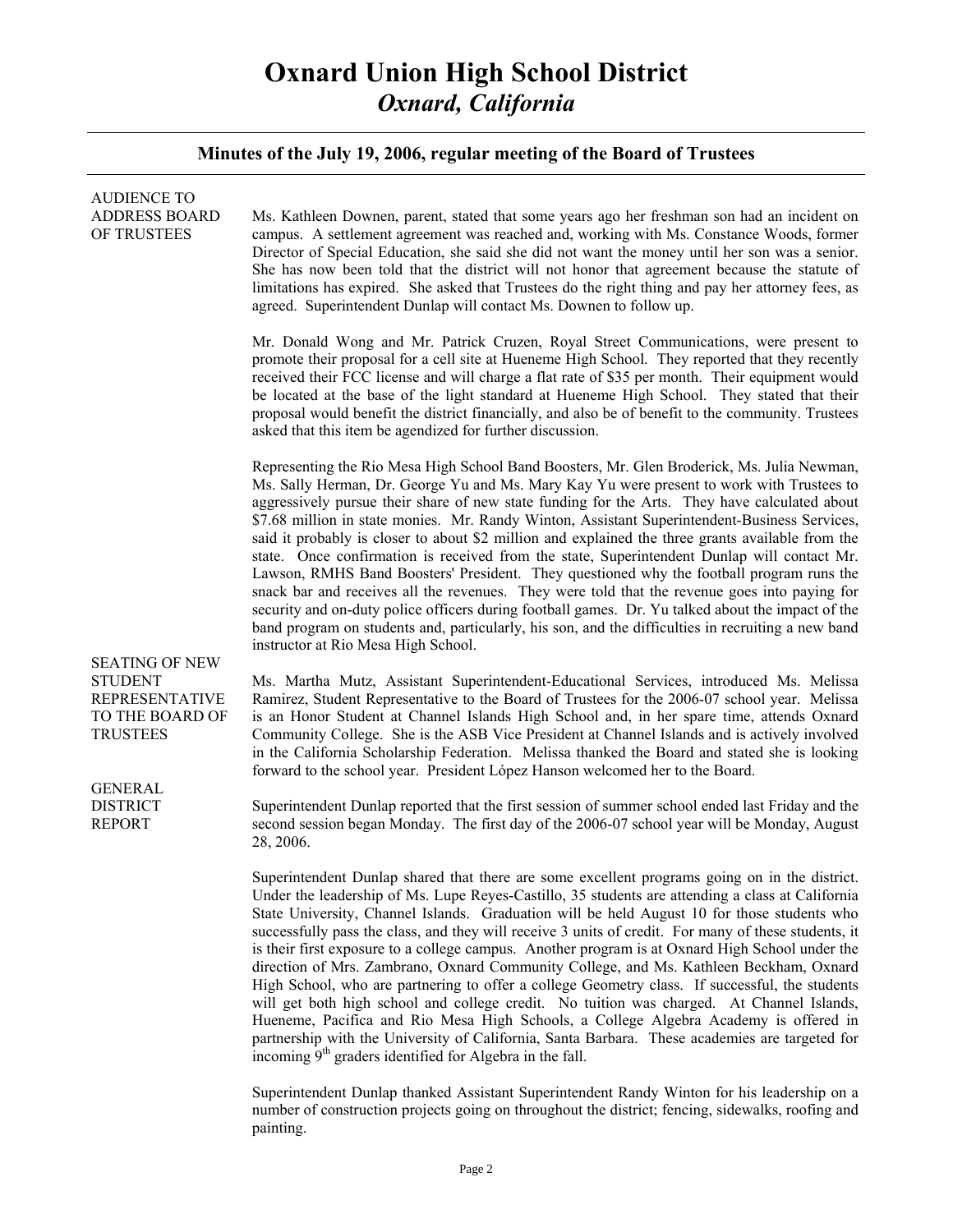### **Minutes of the July 19, 2006, regular meeting of the Board of Trustees**

| <b>GENERAL</b><br><b>DISTRICT</b><br><b>REPORT</b><br>Continued | At the Board meeting of June 21, 2006, Trustees asked Superintendent Dunlap to look into<br>concerns of audience members addressing the Board that evening. In the matter of Rio Mesa<br>High School graduate R.J. Martin, a request was made to look into the selection process of<br>Valedictorians. Superintendent Dunlap reported that she met at length with Principal Rickard<br>and staff, and is pleased to report that the school followed the process in place. She next<br>reviewed R.J.'s grades and reported that the teacher in question is a highly qualified teacher and<br>an expert in her field. In reviewing R.J.'s grades, the teacher indicated a grade of "B" at the<br>quarter. R.J. and his family were aware of this grade. Superintendent Dunlap said she could find<br>nothing in her investigation that the teacher was biased in any way. Another student ended up<br>with a grade slightly higher than R.J.'s and, therefore, was identified as the Valedictorian. |
|-----------------------------------------------------------------|---------------------------------------------------------------------------------------------------------------------------------------------------------------------------------------------------------------------------------------------------------------------------------------------------------------------------------------------------------------------------------------------------------------------------------------------------------------------------------------------------------------------------------------------------------------------------------------------------------------------------------------------------------------------------------------------------------------------------------------------------------------------------------------------------------------------------------------------------------------------------------------------------------------------------------------------------------------------------------------------------|
|                                                                 | Superintendent Dunlap reported that the next two items requiring follow-up are personnel issues<br>and rules of confidentiality apply. She did explain, however, that it is not unusual for<br>administrative changes to be made, and sometimes people disagree. Decisions are made in terms<br>of the best possible administrative match and to improve student achievement, not to impact the<br>students or the instructional programs. The situation at Oxnard High School is again a personnel<br>issue; however, there were a number of voluntary moves with counselors. Six assignments were<br>made, again looking for a good match and being able to take skills to another site to build with<br>another team. Superintendent Dunlap reported that she did listen to the concerns of the parents<br>and community who took time out of their busy schedules to come to the Board meeting, and<br>extended her appreciation for their comments and concerns.                             |
| <b>CONSENT</b><br><b>CALENDAR</b>                               | On motion of Trustee Pinkard, seconded by Trustee Valles and carried, the Consent Calendar<br>Items, with the addition to the pre-approved list in Item 10M were approved, as listed:                                                                                                                                                                                                                                                                                                                                                                                                                                                                                                                                                                                                                                                                                                                                                                                                             |
| Certificated<br>Personnel                                       | <u>Consideration to Authorize Teaching Assignment by Board Authorization, Summer School 2006</u><br>That the following individuals, having completed at least 9 units of upper division or 18 semester<br>units of coursework, be approved to teach in the designated subject, pursuant to Education Code<br>§44263:                                                                                                                                                                                                                                                                                                                                                                                                                                                                                                                                                                                                                                                                              |
|                                                                 | Jerald Bowles, English - 18 semester units<br>Patricia Casiano, Mathematics - 18 semester units<br>Deb Goldstein, Mathematics - 18 semester units<br>Gina McCann, English - 18 semester units<br>Laurel Smith-Michel, English - 18 semester units<br>Rebecca Weinberg, Mathematics - 18 semester units<br>Employment of First Year Probationary Teachers, effective August 25, 2006<br>Kevin Cozzoli, Science<br>Zachary Miller, Special Education<br>Carmen Moraza-Peralta, English<br>Laurel Smith-Michel, Science<br>Jennifer Romero, English<br>Kimberly Tahsuda, English<br>Anna Tritschler, 60 percent assignment, Foreign Language: Spanish<br>Peggy Tsieng, Special Education<br><b>Employment of Summer School 2006 Certificated Personnel</b><br>That the list of certificated personnel, on file with the permanent minutes, be approved                                                                                                                                               |
|                                                                 | contingent upon appropriate credential, D.O.J. clearance, enrollment, and full funding from the<br>California Department of Education.                                                                                                                                                                                                                                                                                                                                                                                                                                                                                                                                                                                                                                                                                                                                                                                                                                                            |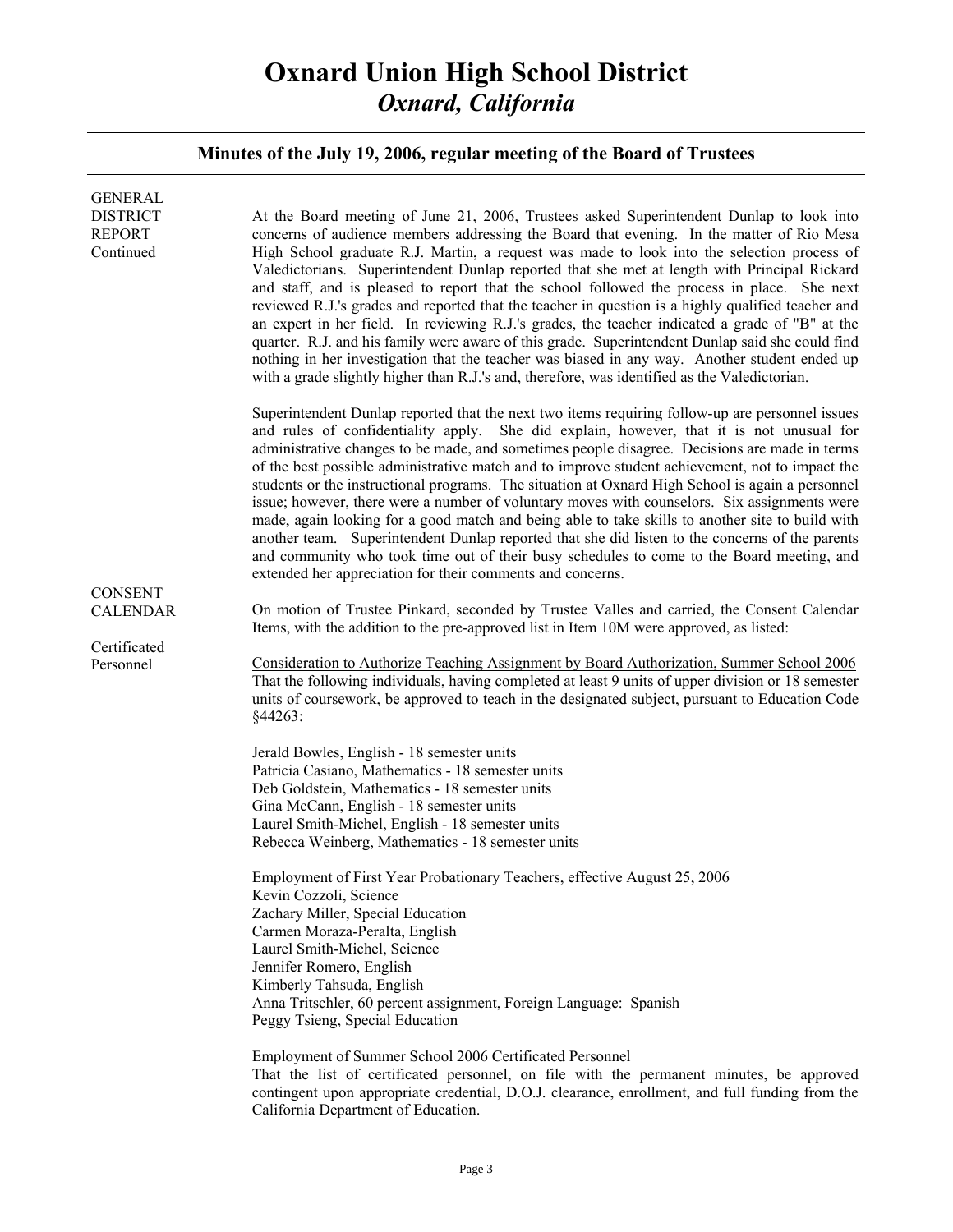#### Certificated Personnel Continued Classified Personnel Purchase Orders Voluntary Consent to Expulsion Voluntary Consent to Expulsion Voluntary Consent to Expulsion Employment of Certificated Employee, effective August 25, 2006 Eva McMillin, Special Education teacher Declination of Employment Thomas Pavia, Performing Arts teacher Reclassification Becky Buettner, from Assistant Principal to Director of Assessment and Accountability, effective 07/01/06 Resignation Jeffrey Felder, Special Education teacher, effective 07/11/06 Andrea Horigan, ESL teacher, effective 06/01/06 Alicia Reynolds, English teacher, effective 06/17/06 Change of Employment Status: Leave With Pay, Pursuant to Education Code §44987 Sue Dalton, Paraeducator II, effective 09/01/06 - 06/30/07 Ratification of Employment Saba Tailor, Paraeducator I, effective 05/31/06 Reclassification Corie Escobar, from Clerical Assistant I to Clerical Assistant II, effective 08/25/06 Retirement Marjorie Compton, ASB Accounts Clerk, effective 09/01/06 Helene Krehbiel, Clerical Assistant III, effective 09/14/06 That Purchase Orders totaling \$198,244.06 and Direct Pays totaling \$674,340.97 be approved, as presented. That Student No. 109371 be expelled from the Oxnard Union High School District for the remainder of the 2005-06 school year and the fall semester of the 2006-07 school year, and that the student attend Pacific View Community Day School for the period of the expulsion. The student will be reviewed for readmission in accordance with district policy upon the conclusion of the term of the expulsion, and is to comply with the recommended Rehabilitation Plan and provide documentation that the plan has been completed. That Student No. 112387 be expelled from the Oxnard Union High School District for the remainder of the 2005-06 school year and the fall semester of the 2006-07 school year, and that the student attend Pacific View Community Day School for the period of the expulsion. The student will be reviewed for readmission in accordance with district policy upon the conclusion of the term of the expulsion, and is to comply with the recommended Rehabilitation Plan and provide documentation that the plan has been completed. That Student No. 119315 be expelled from the Oxnard Union High School District for the remainder of the 2005-06 school year and the fall semester of the 2006-07 school year, and that the student attend Pacific View Community Day School for the period of expulsion. The student will be reviewed for readmission in accordance with district policy upon the conclusion of the

documentation that the plan has been completed.

term of the expulsion and is to comply with the recommended Rehabilitation Plan and provide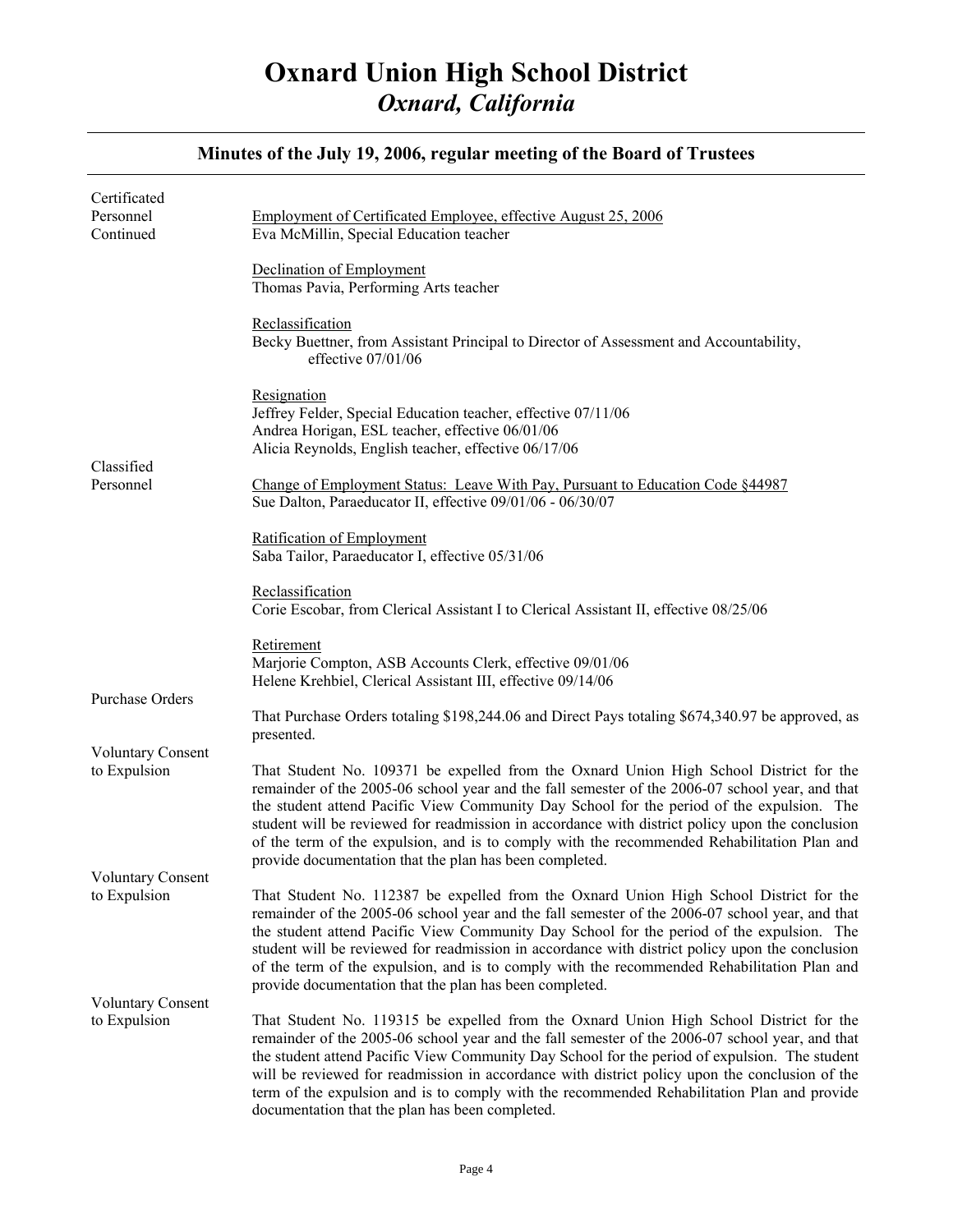### **Minutes of the July 19, 2006, regular meeting of the Board of Trustees**

| <b>Voluntary Consent</b>                                                         |                                                                                                                                                                                                                                                                                                                                                                                                                                                                                                                                            |
|----------------------------------------------------------------------------------|--------------------------------------------------------------------------------------------------------------------------------------------------------------------------------------------------------------------------------------------------------------------------------------------------------------------------------------------------------------------------------------------------------------------------------------------------------------------------------------------------------------------------------------------|
| to Expulsion                                                                     | That Student No. 122363 be expelled from the Oxnard Union High School District for the<br>remainder of the 2005-06 school year and the fall semester of the 2006-07 school year, and that<br>the student attend Gateway Community School for the period of the expulsion. The student will<br>be reviewed for readmission in accordance with district policy upon the conclusion of the term of<br>the expulsion, and is to comply with the recommended Rehabilitation Plan and provide<br>documentation that the plan has been completed. |
| Approval of Non-                                                                 |                                                                                                                                                                                                                                                                                                                                                                                                                                                                                                                                            |
| Public School<br>Placement                                                       | That the non-public residential placement, as of May 17, 2006, for Student No. 110752, Case<br>Number Forty-Two, 05/06, be approved according to the recommendation of the I.E.P. team and<br>the Director of Special Education.                                                                                                                                                                                                                                                                                                           |
| Approval of Non-                                                                 |                                                                                                                                                                                                                                                                                                                                                                                                                                                                                                                                            |
| Public School<br>Placement                                                       | That the non-public school placement, as of May 31, 2006, for Student No. 111473, Case<br>Number Two, 06/07, be approved according to the recommendation of the student's I.E.P. team<br>and the Director of Special Education.                                                                                                                                                                                                                                                                                                            |
| Oxnard Adult School                                                              |                                                                                                                                                                                                                                                                                                                                                                                                                                                                                                                                            |
| Graduates, Class of<br>2006                                                      | That the Oxnard Adult School Graduates, Class of 2006, be approved, as presented.                                                                                                                                                                                                                                                                                                                                                                                                                                                          |
|                                                                                  |                                                                                                                                                                                                                                                                                                                                                                                                                                                                                                                                            |
| Approval of Quarterly<br>Report - Williams<br>Uniform Complaint<br>Procedures    | That the quarterly report of Administrative Regulation 1212.4(1) - Williams Uniform Complaint<br>Procedures be approved, as presented.                                                                                                                                                                                                                                                                                                                                                                                                     |
| Approval of Job<br>Description: Library/<br>Textbook/Career<br>Center Technician | That the proposed job description: Library/Textbook/Career Center Technician be approved, as<br>presented.                                                                                                                                                                                                                                                                                                                                                                                                                                 |
| <b>Student Teacher</b>                                                           |                                                                                                                                                                                                                                                                                                                                                                                                                                                                                                                                            |
| Agreement with<br>Pepperdine University                                          | That the Student Teacher Agreement between Pepperdine University and the Oxnard Union<br>High School District be approved, as presented.                                                                                                                                                                                                                                                                                                                                                                                                   |
| <b>Student Professional</b>                                                      |                                                                                                                                                                                                                                                                                                                                                                                                                                                                                                                                            |
| Nursing Education<br>Agreement                                                   | That the Student Professional Nursing Education Agreement between Oxnard Adult School and<br>The Venturan be approved, as presented.                                                                                                                                                                                                                                                                                                                                                                                                       |
| Approval of Price<br>Increase in Student<br>Breakfasts, 2006-07                  | That the increase in the meal price of student breakfasts for Fiscal Year 2006-07 be approved, as<br>presented.                                                                                                                                                                                                                                                                                                                                                                                                                            |
|                                                                                  |                                                                                                                                                                                                                                                                                                                                                                                                                                                                                                                                            |
| Agreement with<br>Oxnard College for<br><b>Vocational Training</b>               | That the agreement with Oxnard College for vocational training of Special Education students be<br>approved, as presented.                                                                                                                                                                                                                                                                                                                                                                                                                 |
| Approval of Five-Year                                                            |                                                                                                                                                                                                                                                                                                                                                                                                                                                                                                                                            |
| Lease, Xerox Digital<br>Copier                                                   | That a five-year lease of a Xerox Model WC7655 digital copier, utilizing a negotiated contract<br>#071396905 in the amount of \$408.18 plus tax per month for 60 months be approved, as<br>presented.                                                                                                                                                                                                                                                                                                                                      |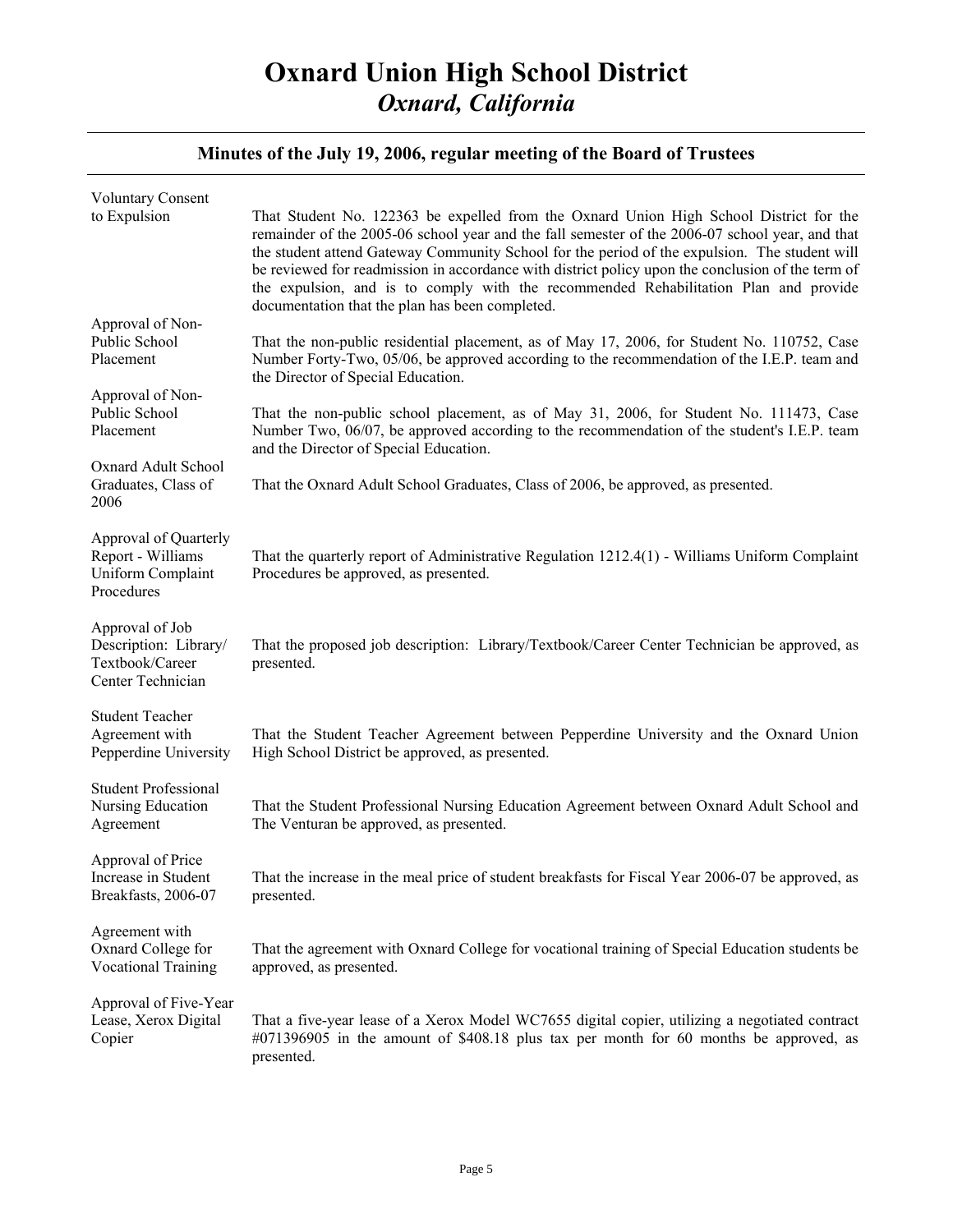### **Minutes of the July 19, 2006, regular meeting of the Board of Trustees**

Approval of List of Memberships, Conferences, Workshops and Meetings for Board of Trustees, 2006-07 That the following list of memberships, conferences, workshops and meetings be approved, as presented: • American Alliance of Physical Education and Dance • Association of California School Administrators • Association for Supervision and Curriculum Development

- California Association of Bilingual Education
- California Association of Directors of Activities
- California Association of School Business Officials
- California Association of Student Councils
- California Consortium of Independent Study
- California Department of Education
- California Latino School Board Members Association
- California School Boards Association
- California State Athletic Directors Association
- Coalition of Adequate School Housing
- Computer Using Educators
- Future Business Leaders of America
- Future Farmers of America
- Latino Issues Forum
- League of United Latin American Citizens (LULAC)
- Military Child Education Coalition Conference
- National Alliance of Black School Educators
- National Association of Latino Elected Officials
- National Association of Secondary School Principals
- National Caucus of Hispanic School Board Members
- National Interscholastic Administrators Association
- National Federation of High School Athletics
- National School Boards Association
- Nordman, Cormany, Hair and Compton
- School Services of California, Inc.
- United States Department of Education
- Ventura County School Boards Association
- Vocational Industrial Clubs of America
- Women's Leadership Conference
- World Affairs Council

Approval of Installation of Sidewalk at Rio Mesa High School

Approval of Realignment of Chain Link Fence at Rio Mesa High School

Donations

That the installation of a sidewalk at Rio Mesa High School in the amount of \$29,000.00 be approved, as presented. Further, that in order to expedite the work and make minor modifications as may be necessary, district administration is authorized to approve change orders in an amount not to exceed ten percent (10%) of the contracted price for the project.

That the realignment of the chain link fence at Rio Mesa High School in the amount of \$12,350.00 be approved, as presented. Further, that in order to expedite the work and make minor modifications as may be necessary, district administration is authorized to approve change orders in an amount not to exceed ten percent (10%) of the contracted price for the project.

That the Donations Report for the reporting period June 22, 2006, through July 19, 2006, be approved, as presented.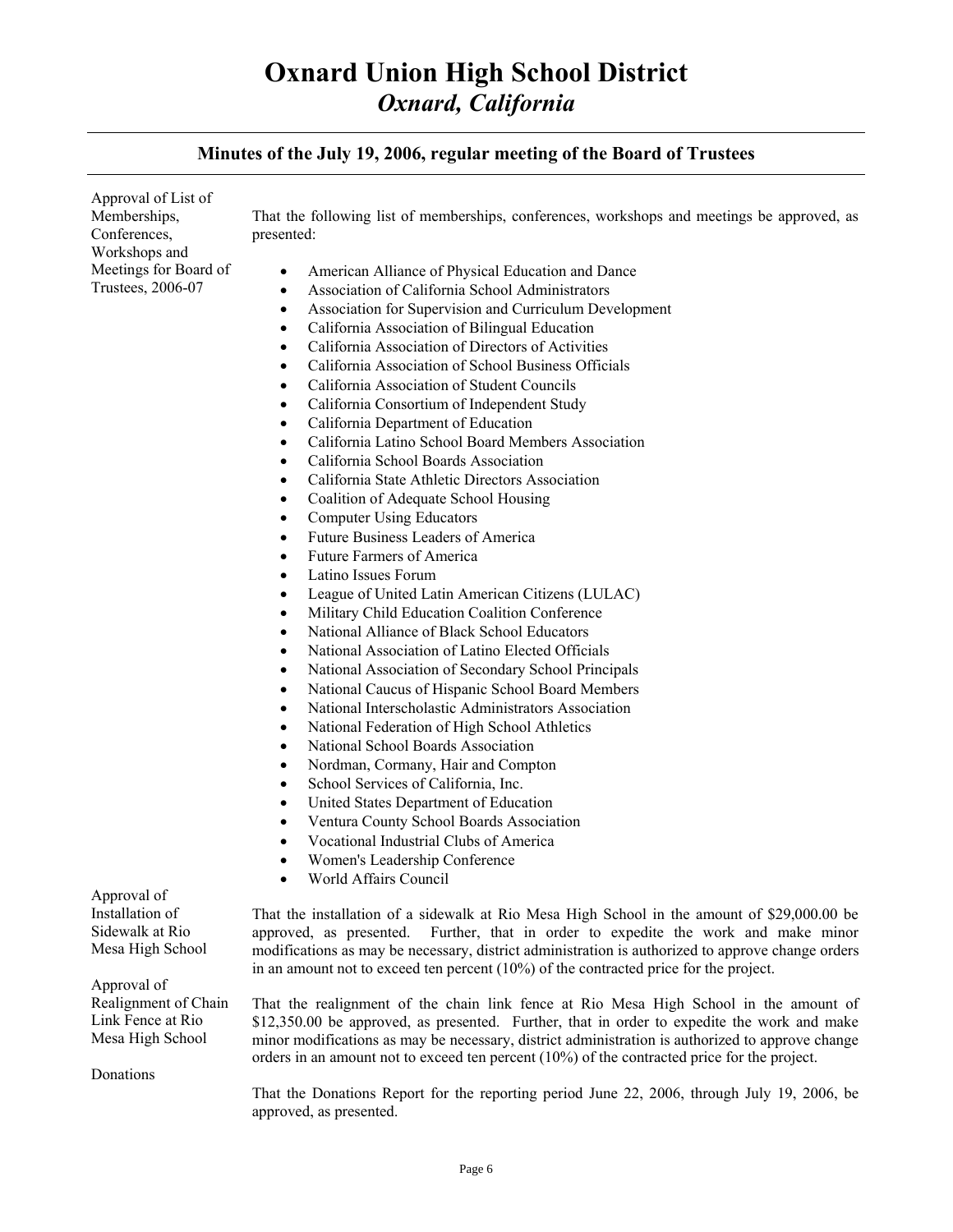### **Minutes of the July 19, 2006, regular meeting of the Board of Trustees**

| Disposal of<br><b>Surplus Property</b>                              | That the items listed be declared surplus and that staff be authorized to dispose of all items<br>through sale or other means, in the most expeditious manner.                                                                                                                                                                                                                                                                                                                                                                                                                                                                                                                                                                                                                                                                                                                                                                                                                                                                                                                                                                                                                                                                                                                                                                                                                        |
|---------------------------------------------------------------------|---------------------------------------------------------------------------------------------------------------------------------------------------------------------------------------------------------------------------------------------------------------------------------------------------------------------------------------------------------------------------------------------------------------------------------------------------------------------------------------------------------------------------------------------------------------------------------------------------------------------------------------------------------------------------------------------------------------------------------------------------------------------------------------------------------------------------------------------------------------------------------------------------------------------------------------------------------------------------------------------------------------------------------------------------------------------------------------------------------------------------------------------------------------------------------------------------------------------------------------------------------------------------------------------------------------------------------------------------------------------------------------|
| Approval of<br>Notice of<br>Completions                             | That the Notice of Completions be approved, as follows:                                                                                                                                                                                                                                                                                                                                                                                                                                                                                                                                                                                                                                                                                                                                                                                                                                                                                                                                                                                                                                                                                                                                                                                                                                                                                                                               |
| <b>RATIFICATION OF</b><br><b>CHANGE ORDERS</b>                      | > Channel Islands Roofing, Inc. for Roofing Project at Adult Education, Hueneme Road<br>> Channel Islands Roofing, Inc. for Roofing Project at Frontier High School                                                                                                                                                                                                                                                                                                                                                                                                                                                                                                                                                                                                                                                                                                                                                                                                                                                                                                                                                                                                                                                                                                                                                                                                                   |
|                                                                     | On motion of Trustee Valles, seconded by Trustee Jaquez and carried, the following Change<br>Orders were ratified:                                                                                                                                                                                                                                                                                                                                                                                                                                                                                                                                                                                                                                                                                                                                                                                                                                                                                                                                                                                                                                                                                                                                                                                                                                                                    |
| <b>BOARD MEMBERS'</b><br><b>REPORTS AND</b><br><b>COMMUNICATION</b> | $\triangleright$ No. 1 to RSC Construction, Inc. for Additional Construction at Adolfo Camarillo High School<br>> No. 2 to RSC Construction, Inc. for Additional Construction at Adolfo Camarillo High School<br>$\triangleright$ No. 3 to RSC Construction, Inc. for Additional Construction at Adolfo Camarillo High School                                                                                                                                                                                                                                                                                                                                                                                                                                                                                                                                                                                                                                                                                                                                                                                                                                                                                                                                                                                                                                                         |
|                                                                     | Trustee Pinkard stated that in several meetings she has attended recently, many comments have<br>been made about the school's "bungalows," referring to the portable buildings on each campus.<br>Mr. Randy Winton, Assistant Superintendent-Business Services, explained that when the district<br>built Pacifica High School, the state required "relocatable" classrooms, and that more recently,<br>portables have been added due to increased growth. The portables can be removed when growth<br>issues are resolved. Trustee Pinkard said another comment she received was that the growth of a<br>school was the business of the City Council. She stated that the growth of campuses in any<br>school district is the responsibility of the Board and administration, as well as ensuring that<br>enrollments are leveled out and students have access to the kind of classrooms they need to learn.<br>This is not the decision of the City Council. She stated that in the future, it is hoped that the<br>district has some input with the city and that new building doesn't impact the schools. Trustee<br>Pinkard clarified again that the district works very hard to correct overcrowding immediately and<br>students do not sit on the floor. All students have textbooks, and some students have two sets of<br>textbooks; one for the classroom and one for home. |
|                                                                     | Trustee Valles reported that he has received several telephone calls from Rio Mesa High School<br>Band Boosters and, hopefully they were listening to the earlier report on the funding from the<br>state. He asked staff if a "Plan B" was in place for the new music director at Rio Mesa High<br>School so that the band can participate in the Ventura County Fair. Mr. Roger Rice, Assistant<br>Superintendent-Human Resources, said interviews have been scheduled and a replacement is<br>expected soon. Arrangements will be made for the RMHS Band to participate in the Fair.                                                                                                                                                                                                                                                                                                                                                                                                                                                                                                                                                                                                                                                                                                                                                                                               |
|                                                                     | Trustee Jaquez said he has traveled to many places in the past month and everyone is talking<br>about "education," and "how to fix things that are broken." He said he is dealing with emails<br>from across the country to report on the success of the district in improving student achievement.<br>He said that he, too, has received many calls from the Rio Mesa Band Boosters regarding the<br>amount of fundraising activities they do and state monies. He explained that while the dollar<br>amount to various programs has decreased, the costs have risen. Athletics does a great deal of<br>fundraising to augment the various sports programs. He said that the district will sit down and<br>look at where this new money is going, and stated again that students raise money on their own<br>and have been doing it for many, many years. In addition, he opined that fundraising activities<br>help students bond.                                                                                                                                                                                                                                                                                                                                                                                                                                                  |
|                                                                     | President López Hanson shared the Ventura County Star news article on the district's Migrant                                                                                                                                                                                                                                                                                                                                                                                                                                                                                                                                                                                                                                                                                                                                                                                                                                                                                                                                                                                                                                                                                                                                                                                                                                                                                          |

Education program at California State University, Channel Islands. Additionally, she commended Edgar and Rene Herrera, the two students who rescued a father and son immediately following an airplane crash in Somis. Two weeks later, they found the family dog who had been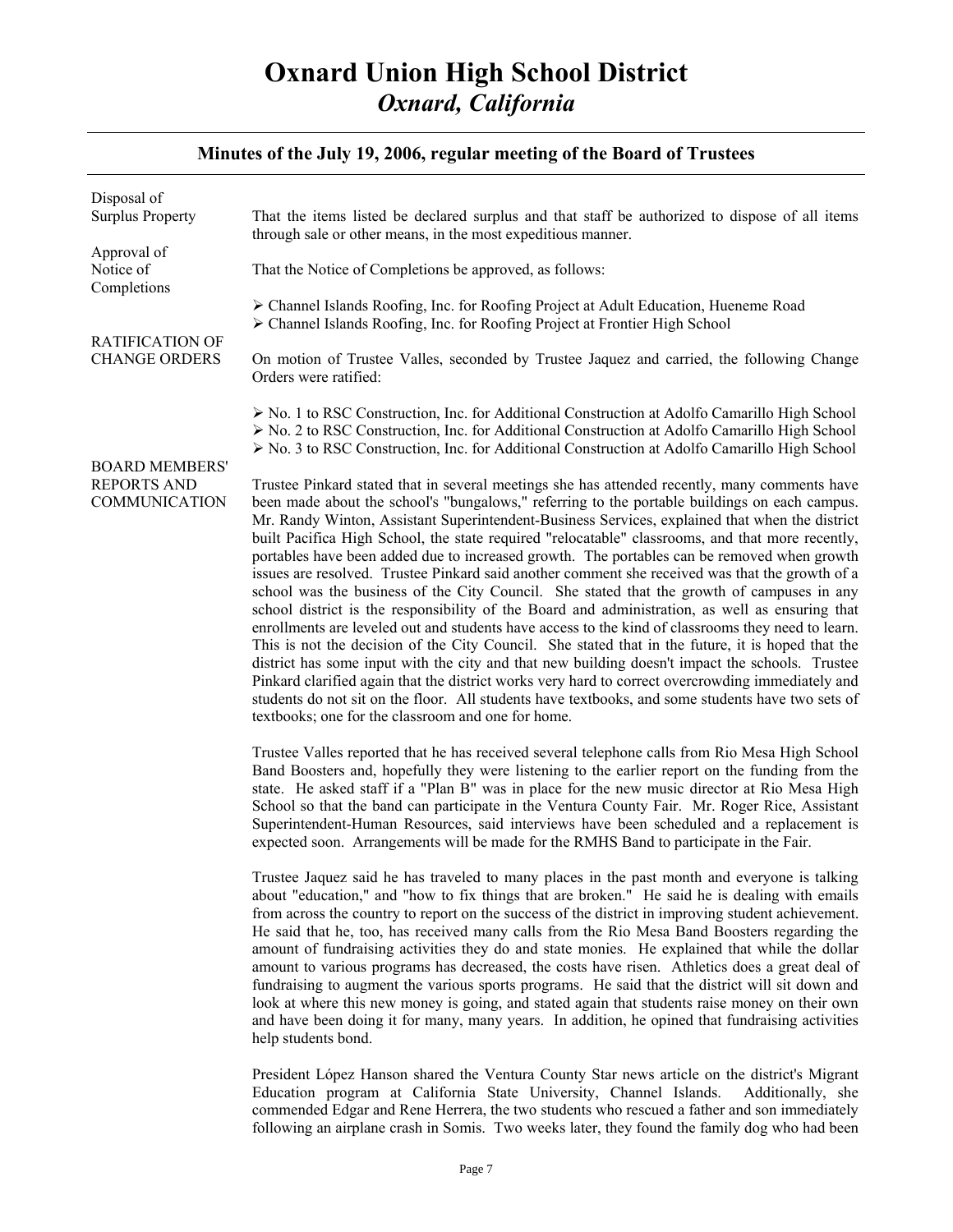| Minutes of the July 19, 2006, regular meeting of the Board of Trustees |                                                                                                                                                                                                                                                                                                                                                                                                   |  |
|------------------------------------------------------------------------|---------------------------------------------------------------------------------------------------------------------------------------------------------------------------------------------------------------------------------------------------------------------------------------------------------------------------------------------------------------------------------------------------|--|
| <b>BOARD MEMBERS'</b><br><b>REPORTS AND</b><br><b>COMMUNICATION</b>    | lost and disabled. President López Hanson extended her congratulations to the two young men<br>who are students at Rio Mesa High School.                                                                                                                                                                                                                                                          |  |
| Continued                                                              | President López Hanson gave Trustees a copy of the Superintendent's evaluation and read a letter<br>out loud asking that Trustees review the evaluation and provide any comments or thoughts to<br>her. Additionally, she thanked fellow Trustees for the tremendous opportunity given to her this<br>year.                                                                                       |  |
|                                                                        | Board President López Hanson shared correspondence from the Camarillo Community<br>Development Department regarding a proposed bond issue, and correspondence from Dr.<br>Charles Weis, Superintendent, Ventura County Office of Education, regarding the district's<br>compliance with the Williams Uniform Complaint Procedures.                                                                |  |
|                                                                        | Trustee Jaquez suggested and Trustees concurred that arrangements be made to recognize and<br>commend the Herrera brothers at a future Board meeting.                                                                                                                                                                                                                                             |  |
|                                                                        | Superintendent Dunlap reported to Trustees that staff will probably bring more graduates to add<br>to the Class of 2006 after the July 26-27 CAHSEE testing.                                                                                                                                                                                                                                      |  |
|                                                                        | Assistant Superintendent Rice will continue to update the Board on collective bargaining<br>activities.                                                                                                                                                                                                                                                                                           |  |
| <b>ITEMS FOR</b><br><b>FUTURE</b><br><b>CONSIDERATION</b>              | President López Hanson asked that Trustees consider a special Board meeting for the purpose of<br>establishing the Superintendent's goals. Mrs. Tucker will coordinate the date and time.                                                                                                                                                                                                         |  |
|                                                                        | Consideration of Approval of Additional Graduates, Class of 2006 - August 16, 2006<br>А.<br>Consideration of Approval of Summer School Graduates - August 16, 2006<br><b>B.</b><br>$C$ .<br>Special Report: Update of Negotiations with Bargaining Units - August 16, 2006<br>D.<br>Consideration of Adoption of Resolution Proclaiming September as Hispanic Heritage<br>Month - August 16, 2006 |  |
|                                                                        | Consideration of Parent Representative to Migrant Community Advisory Committee -<br>Е.<br>August 16, 2006                                                                                                                                                                                                                                                                                         |  |
| <b>FUTURE</b><br><b>MEETINGS</b>                                       | Board Recognition: Edgar and Rene Herrera, "Local Heroes"<br>F.                                                                                                                                                                                                                                                                                                                                   |  |
|                                                                        | On motion of Trustee Jaquez, seconded by Trustee Valles and carried, the regularly scheduled<br>meeting of September 20, 2006 was rescheduled to September 13, 2006.                                                                                                                                                                                                                              |  |
|                                                                        | Wednesday, August 16, 2006 - 5:30 p.m., in the District Office Board Room -<br>regularly scheduled meeting                                                                                                                                                                                                                                                                                        |  |
|                                                                        | Wednesday, September 13, 2006 - 5:30 p.m., in the District Office Board Room -<br>regularly scheduled meeting                                                                                                                                                                                                                                                                                     |  |
|                                                                        | Wednesday, October 18, 2006 - 5:30 p.m., in the District Office Board Room -<br>regularly scheduled meeting                                                                                                                                                                                                                                                                                       |  |